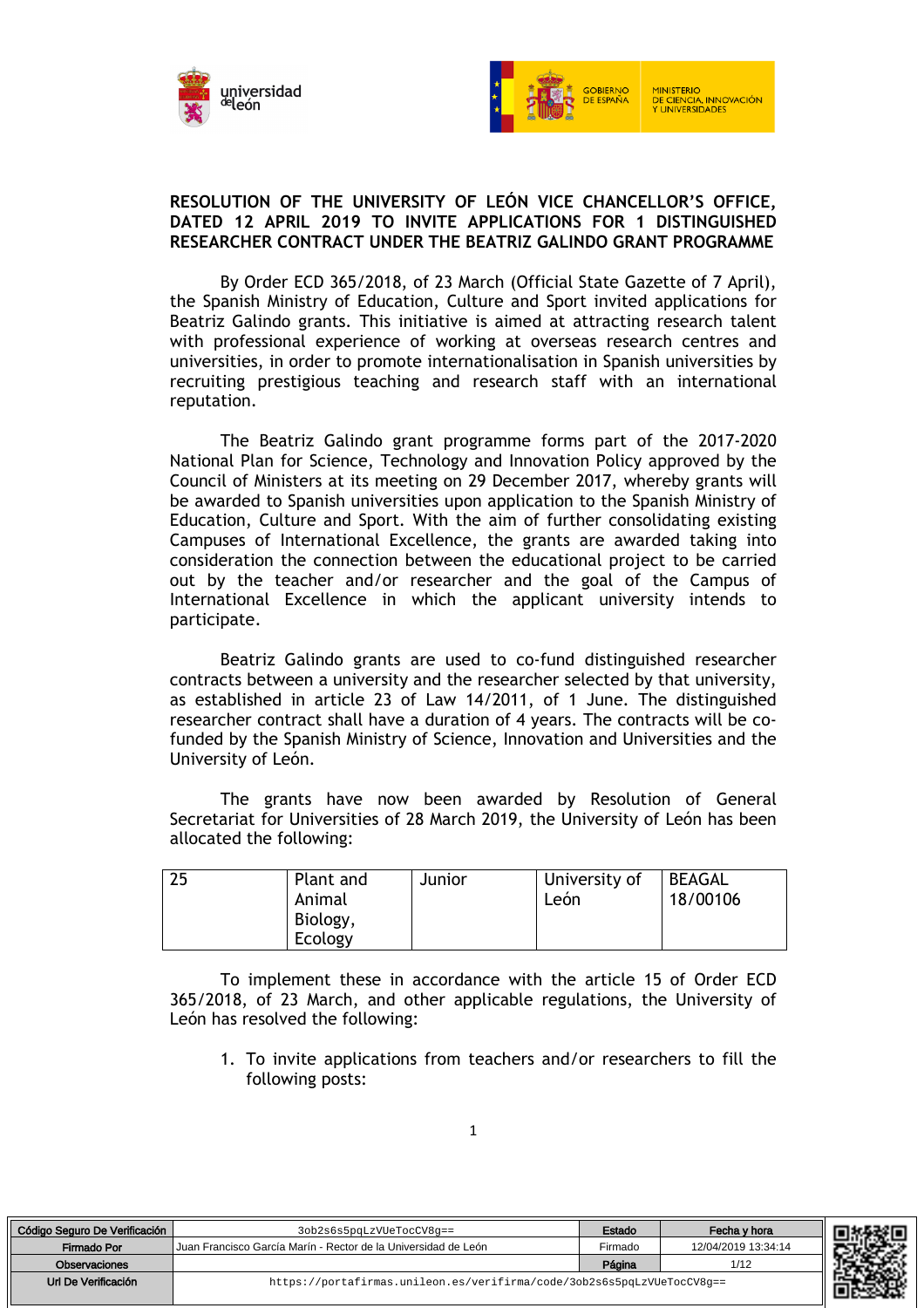



| 25<br>University of<br><b>BEAGAL</b><br>Plant and<br>Junior<br>León<br>18/00106<br>Animal<br>Biology,<br>Ecology |
|------------------------------------------------------------------------------------------------------------------|
|------------------------------------------------------------------------------------------------------------------|

The post shall be published on the University's website (https://www.unileon.es/actualidad)

- 1. This announcement shall enter into force on 23 April 2019
- 2. The selection process shall be governed by the following

## **TERMS**

## **ONE: APPLICATIONS**

- 1. The deadline for submission of applications and accompanying documents shall be one month from the day following the date of the entry into force of this Resolution Announcing (from 24 April to 24 May 2019)
- 2. The documents to be presented by applicants shall be submitted using the form available from the electronic office. This form shall be written in English and must be completed in the same language.

The form the applicants must complete shall be available on the page for the second phase of the announcement: https://magnolia.educacion.es/mecd/servicios-al-ciudadanomecd/catalogo/general/educacion/277089/ficha/277089-2018 fase2.html

The link is the following:

https://sede.educacion.gob.es/sede/filtrosso/loginint.jjsp?sso=S&idCo nvocatoria=1174

- 3. Applications must be accompanied by the following documents:
	- a) Documents accrediting the applicant's identity (national identity number, passport).
	- b) Documents accrediting the officially recognised degrees held by the applicant.
	- c) Documents accrediting that the applicant meets the terms established in Section Two below.
	- d) Documents established in Section Four below, on assessment of applications.

| Código Seguro De Verificación | 3ob2s6s5pqLzVUeTocCV8q==                                               | Estado  | Fecha v hora        | r E.Z |
|-------------------------------|------------------------------------------------------------------------|---------|---------------------|-------|
| Firmado Por                   | Uuan Francisco García Marín - Rector de la Universidad de León         | Firmado | 12/04/2019 13:34:14 |       |
| <b>Observaciones</b>          |                                                                        | Página  | 2/12                |       |
| Url De Verificación           | https://portafirmas.unileon.es/verifirma/code/3ob2s6s5pqLzVUeTocCV8q== |         |                     |       |

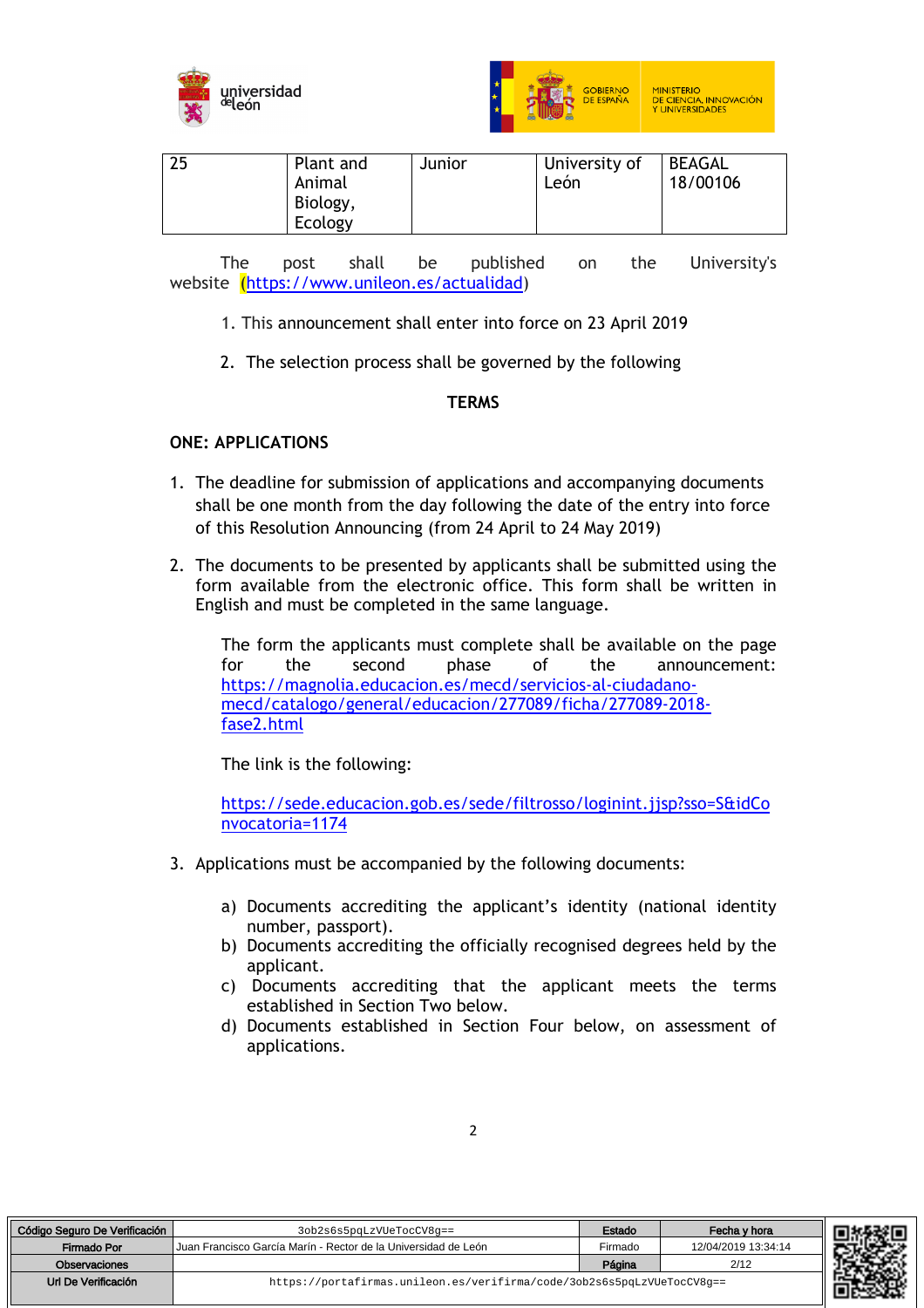



**4.** In accordance with the provisions of article 18.5 of Order ECD/365/2018, of 23 March, persons applying for more than one post under the Beatriz Galindo grant programme must indicate the order of preference in the corresponding section in the form. If no preference is indicated, preference shall be given to the first post applied for on the form.

#### **TWO: REQUIREMENTS FOR CANDIDATES**

1. Candidates must be in possession of a PhD. Successful candidates shall be required to complete the relevant procedures to secure recognition of international qualifications. Note that requesting recognition of international qualifications is not a prerequisite for applying for the position; however, once awarded the post, successful candidates shall have a period within which to obtain recognition of international qualifications and formalise the contract.

2. Candidates must have spent all or part of their professional teaching and/or research career abroad and have been employed as a teacher, researcher and/or team coordinator at an overseas university or an overseas organisation recognised in its country as a centre for R&D&i.

3. Candidates wishing to apply for a Beatriz Galindo junior grant must have accredited professional experience abroad of up to a maximum of seven years. In both cases, the years will be calculated from the time when the PhD was awarded.

This professional experience must be accredited by candidates when submitting their application for the post.

The date until which candidates' length of service shall be calculated will be indicated in the Resolution Announcing the First Phase of the Beatriz Galindo Grant Programme. This resolution shall be published in the link to the announcement: https://www.mecd.gob.es/servicios-al-ciudadanomecd/catalogo/educacion/profesorado/profesorado-universitario/becasayudas/movilidad/beatriz-galindo.html

4. The specific profile and requirements of the post are given in Annex 1, under the terms established in the documents submitted by the university in its application for the grant, in accordance with the provisions of the call announced by Order ECD/365/2018, of 23 March.

5. Teachers and/or researchers in receipt of a similar financial grant may not apply for the post or posts allocated to the university.

| Código Seguro De Verificación | 3ob2s6s5pqLzVUeTocCV8q==                                               | Estado  | Fecha v hora        |
|-------------------------------|------------------------------------------------------------------------|---------|---------------------|
| Firmado Por                   | Uuan Francisco García Marín - Rector de la Universidad de León         | Firmado | 12/04/2019 13:34:14 |
| Observaciones                 |                                                                        | Página  | 3/12                |
| Url De Verificación           | https://portafirmas.unileon.es/verifirma/code/3ob2s6s5pqLzVUeTocCV8q== |         |                     |

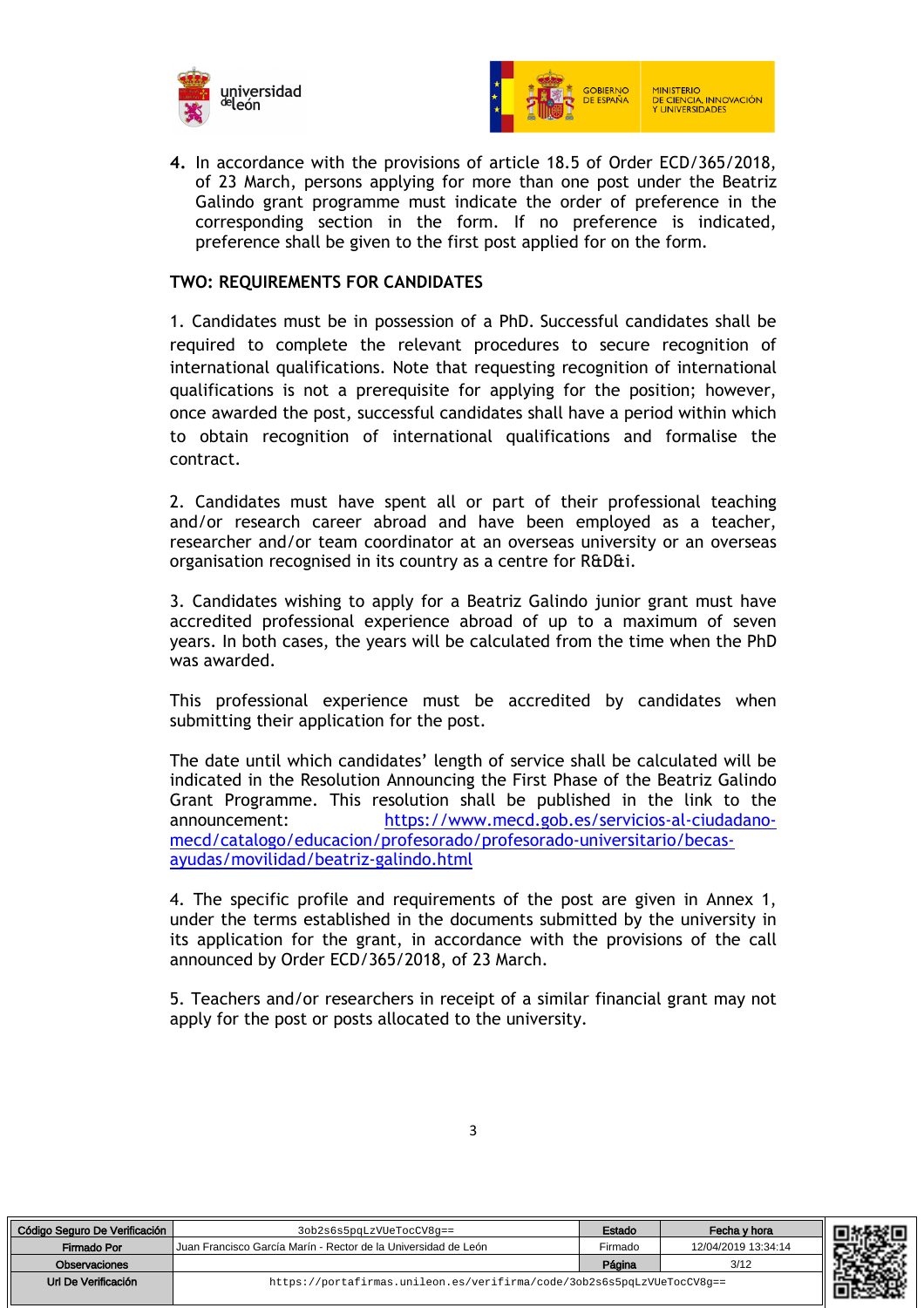



## **THREE: RECTIFICATION OF APPLICATIONS SUBMITTED BY TEACHERS AND/OR RESEARCHERS.**

If the documents submitted within the deadline for applications are incomplete or contain rectifiable errors, candidates shall have ten working days to complete or rectify their application via the electronic office. If this is not done, the application shall be considered withdrawn, by means of a resolution worded in accordance with the terms set forth in article 68 of Law 39/2015, of 1 October.

#### **FOUR: ASSESSMENT OF APPLICATIONS**

**In accordance with the provisions of article 18 of Order ECD 365/2018, the selection shall be carried out as follows:**

- **1. Applications shall contain, at least, the following information:**
- a) The candidate's educational project.
- b) The candidate's research and knowledge transfer project.

c) The candidate's curriculum vitae, indicating all predoctoral and postdoctoral periods spent at overseas universities or research centres and present or recent affiliations with the same.

d) Explanatory report on returns for the university of the educational project and the research and knowledge transfer project.

#### 2. **The General Secretariat of Universities shall designate an international panel of experts to act as a collegiate body responsible for assessing candidates' applications**.

The international panel of experts shall consist of ten members, including a President and a Secretary appointed from among its members by the General Secretariat of Universities once the deadline for submitting applications has passed. The assessors on the international panel of experts may be the same as those who assessed the applications submitted by the universities to the Spanish Ministry of Education, Culture and Sport, and may receive the remuneration to which they are legally entitled for services rendered, to be paid by the universities.

The international experts shall be teachers and/or researchers of recognised professional standing and competence. Substitutions for members of the collegiate body are not envisaged. The Secretary shall have voice and vote in the decisions of the international panel of experts. With regard to personal, technical and budgetary means, the international panel of experts shall be affiliated to the General Secretariat of Universities, except for the purposes of remuneration for services rendered, to be paid by the universities. The

| ٧      |  |
|--------|--|
| ٠<br>I |  |

| Código Seguro De Verificación | 3ob2s6s5pqLzVUeTocCV8q==                                               | Estado  | Fecha v hora        |
|-------------------------------|------------------------------------------------------------------------|---------|---------------------|
| Firmado Por                   | Juan Francisco García Marín - Rector de la Universidad de León         | Firmado | 12/04/2019 13:34:14 |
| Observaciones                 |                                                                        | Página  | 4/12                |
| Url De Verificación           | https://portafirmas.unileon.es/verifirma/code/3ob2s6s5pqLzVUeTocCV8q== |         |                     |

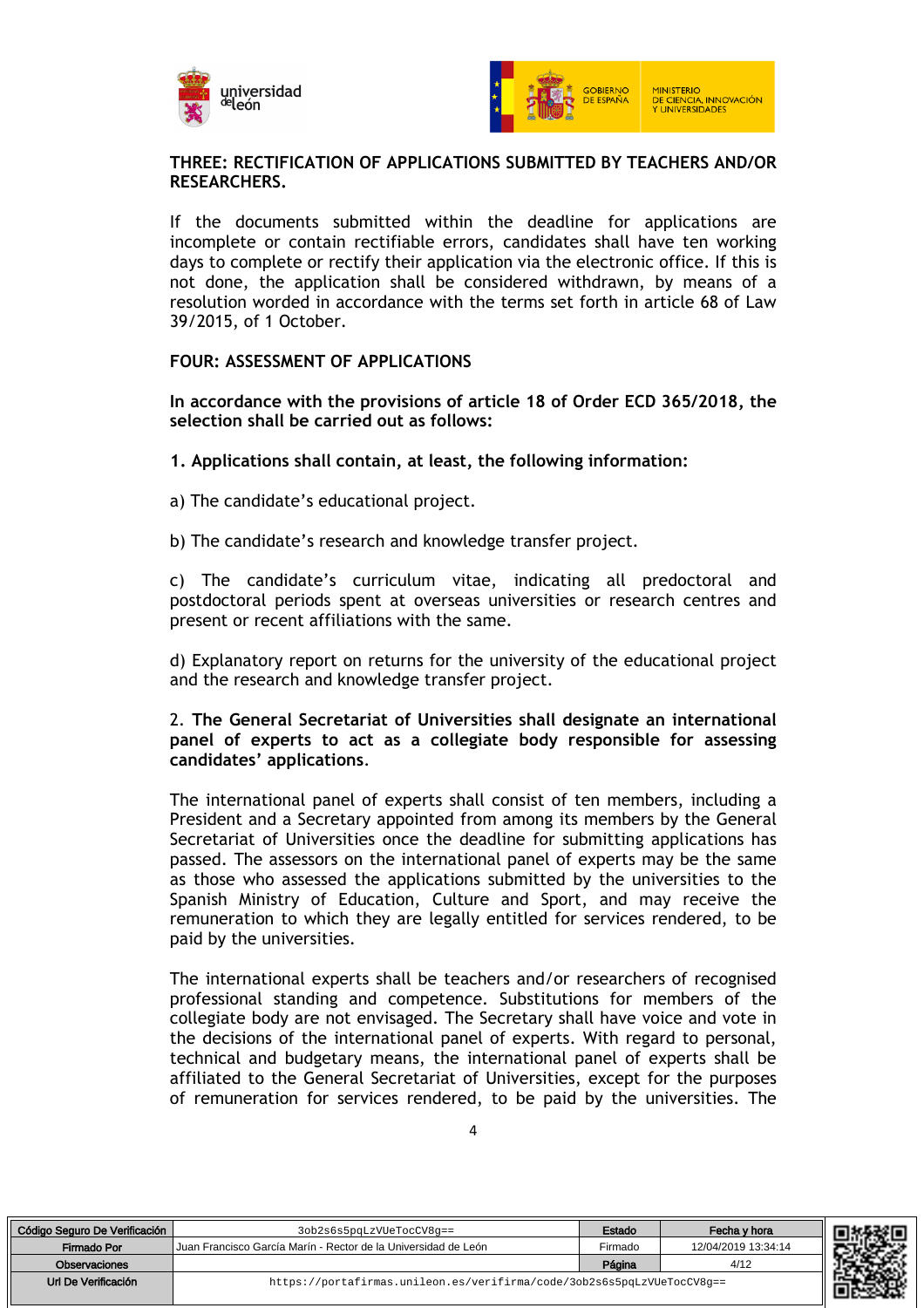



international panel of experts shall operate in accordance with the provisions of Law 40/2015, of 1 October.

#### **5. Applications shall be assessed as follows**

Assessment shall be conducted in one stage.

Candidates shall be given a score of between 0 and 10 points by the international panel of experts.

The international panel of experts shall assess the documents submitted by candidates in accordance with the following **assessment criteria**, always bearing the candidate's curriculum vitae in mind:

#### **a) The candidate's educational project: maximum of 2.5 points**

- 1. Quality of the educational project: up to 1.25 points.
- 2. Organisation of the educational project: up to 1.25 points.
- **b) The candidate's research project: maximum of 2.5 points.**
- 1. Quality of the research project: up to 1.25 points.
- 2. Organisation of the research project: up to 1.25 points.
- **c) The candidate's knowledge transfer project: maximum of 2.5 points.**
- 1. Quality of the knowledge transfer project: up to 1.25 points.
- 2. Organisation of the knowledge transfer project: up to 1.25 points.

#### **d) Returns for the university of the educational project, the research project and the knowledge transfer project: maximum of 2.5 points.**

- 1. Returns of the educational project: up to 1.25 points.
- 2. Returns of the research project: up to 0.75 points.
- 3. Returns of the knowledge transfer project: up to 0.5 points.

4. To pass the assessment, candidates must obtain at least 6 points from any of the criteria. Candidates who obtain a lower score will automatically be rejected. In addition, candidates must obtain at least 50% of the maximum possible score for each individual element.

| Código Seguro De Verificación | 3ob2s6s5pqLzVUeTocCV8q==                                               | Estado  | Fecha v hora        |
|-------------------------------|------------------------------------------------------------------------|---------|---------------------|
| Firmado Por                   | I Juan Francisco García Marín - Rector de la Universidad de León       | Firmado | 12/04/2019 13:34:14 |
| Observaciones                 |                                                                        | Página  | 5/12                |
| Url De Verificación           | https://portafirmas.unileon.es/verifirma/code/3ob2s6s5pqLzVUeTocCV8q== |         |                     |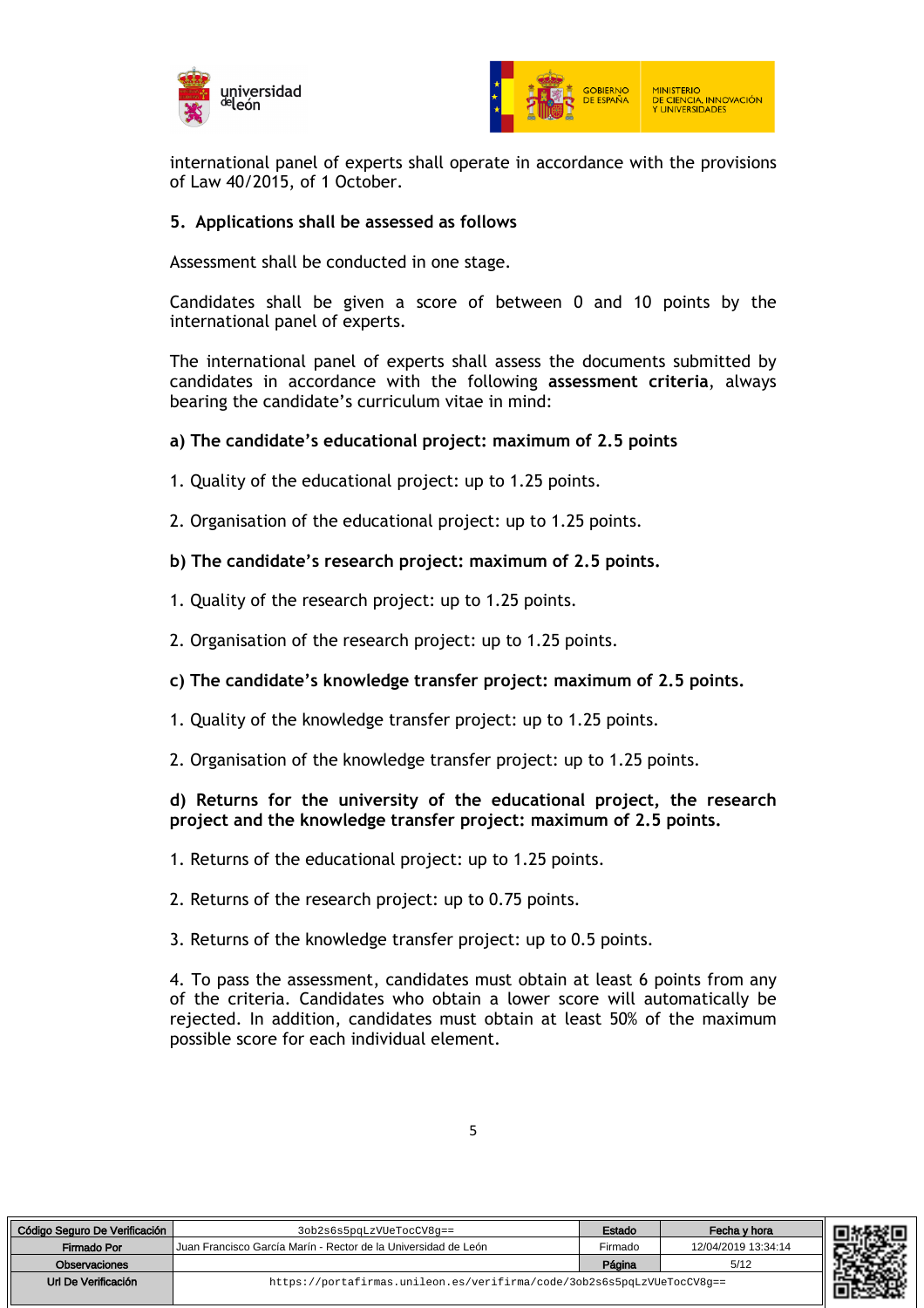



5. In the event that two or more candidates obtain the same overall score, the general assessment criteria shall be employed individually to decide the outcome; thus, first place will be awarded to the candidate with the highest score for criterion a) or, in the event of a new tie, the candidate with the highest score for criterion b), and where necessary, for criteria c) and d). If the candidates have obtained the same individual score for all the general criteria, length of service at the centre in which each candidate has worked will be used to decide the outcome.

6. The international panel of experts shall deliver a report to the vice chancellor's office naming the successful candidate and as many substitutes as applications for each post that have obtained above the minimum score, in ranked order.

7. In the event that a successful candidate has applied for more than one post, he or she will be awarded the post for which he or she indicated a preference, or where no preference was indicated, the first post applied for on the form.

## **FIVE: PROVISIONAL RESOLUTION**

Once the deadline for submission of applications has passed, the university shall have a maximum period of two months to assess the applications in the manner described above and publish the provisional resolution of successful candidates.

#### **SIX: DISPUTES**

Teachers and/or researchers may register a dispute against the provisional resolution within a maximum period of ten days.

#### **SEVEN: FINAL RESOLUTION**

After the maximum period of ten days and having considered the allegations, the university will publish the final resolution of teachers and/or researchers selected for each of the grants awarded to the university, as first choice and substitutes.

#### **EIGHT: WORK CONTRACT.**

- 1. Having published the final resolution on selected teachers and/or researchers, the university shall sign a distinguished researcher contract with each of the successful candidates.
- 2. This contract shall be governed by the provisions of article 23 of Law 14/2011, of 1 June, on Science, Technology and Innovation.

| Código Seguro De Verificación | 3ob2s6s5pqLzVUeTocCV8q==                                               | Estado  | Fecha v hora        |  |
|-------------------------------|------------------------------------------------------------------------|---------|---------------------|--|
| Firmado Por                   | Uuan Francisco García Marín - Rector de la Universidad de León         | Firmado | 12/04/2019 13:34:14 |  |
| Observaciones                 |                                                                        | Página  | 6/12                |  |
| Url De Verificación           | https://portafirmas.unileon.es/verifirma/code/3ob2s6s5pqLzVUeTocCV8q== |         |                     |  |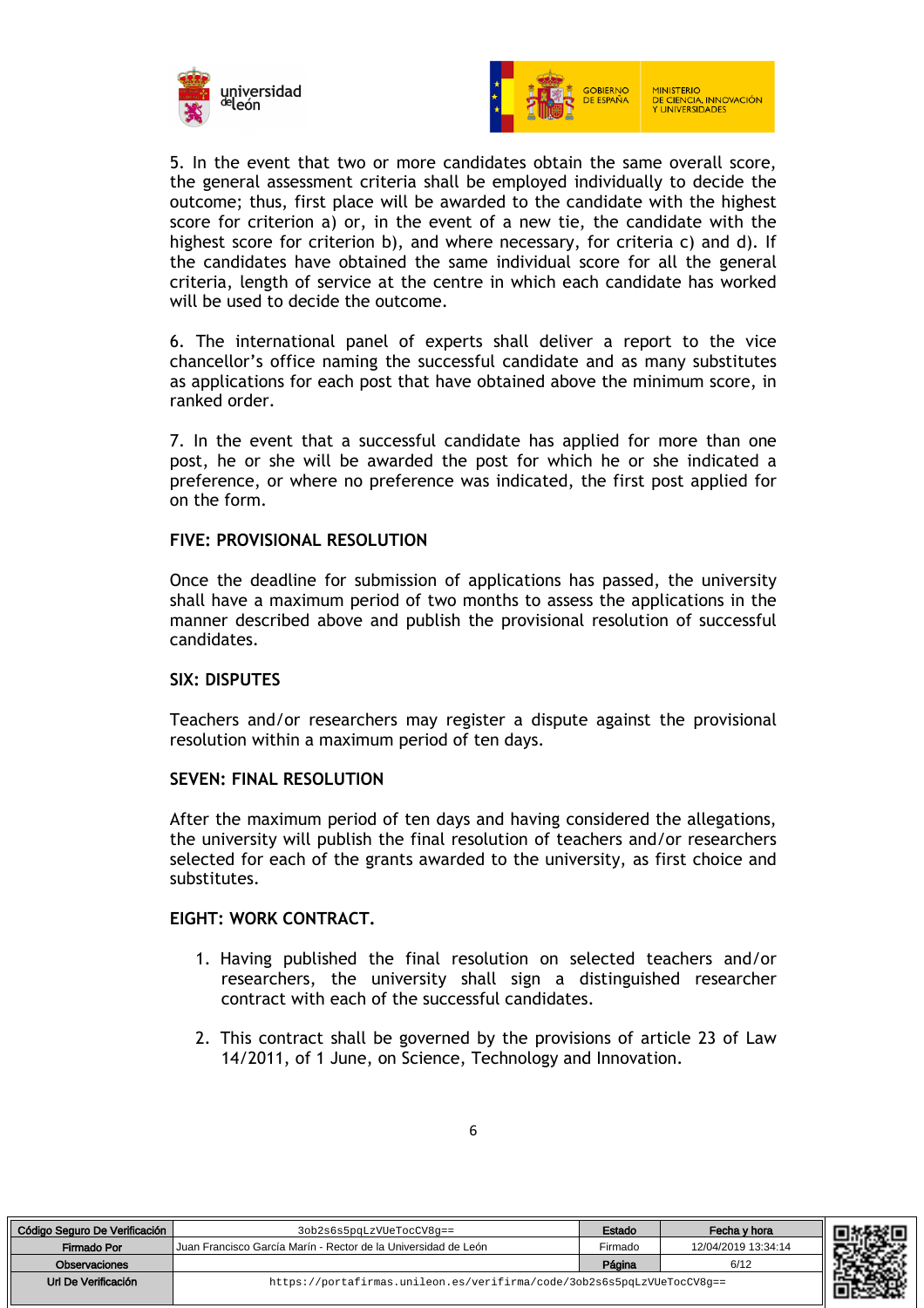



- 3. The contract must be signed within two months of publication of the resolution on selected teachers and/or researchers.
- 4. The distinguished researcher contract shall have a duration of 4 years.
- 5. The annual amount for each of the contracts corresponding to the grant awarded, co-funded by the Spanish Ministry of Education, Culture and Sport and the public universities, shall be as follows:

Junior category:

35,000 euros from the Spanish Ministry of Education, Culture and Sport. 10,000 euros from the University of León (including the employer's share of the social security contribution corresponding to the teacher and/or researcher contract).

- 6. The object of the contract shall be the performance of activities in the fields of research, teaching or management of teams, research centres, facilities or scientific and technological programmes of great importance that fall within the scope of the university's functions and objectives.
- 7. The working day, hours, public holidays, leave of absence and annual holidays shall be established by the contract and the applicable legislation.
- 8. Contracted teachers and/or researchers may not enter into contracts with other entities during the period of the distinguished researcher contract without the express authorisation of the university, and under no circumstances may these contravene the applicable incompatible activities regulations.
- 9. The contract may be terminated in accordance with the provisions of article 23 of Law 14/2011, of 1 June, and the applicable employment legislation.
- 10.Any irregularity with respect to the information contained in the application or the conditions considered for candidate assessment and selection shall suspend the deadline for signing the distinguished researcher contract and may give rise to loss of the right to receive the grant and, where appropriate, to repayment of the same.
- 11.The University of León also agrees to hire the distinguished researcher at the end of his/her Beatriz Galindo contract. Provided that he/she has been awarded accreditation as Senior University Lecturer or

| o Seguro De Verificación | 3ob2s6s5pqLzVUeTocCV8q==                                               | Estado  | Fecha y hora        | 111326 |
|--------------------------|------------------------------------------------------------------------|---------|---------------------|--------|
| Firmado Por              | l Juan Francisco García Marín - Rector de la Universidad de León       | Firmado | 12/04/2019 13:34:14 |        |
| Observaciones            |                                                                        | Página  | 7/12                |        |
| Url De Verificación      | https://portafirmas.unileon.es/verifirma/code/3ob2s6s5pqLzVUeTocCV8q== |         |                     |        |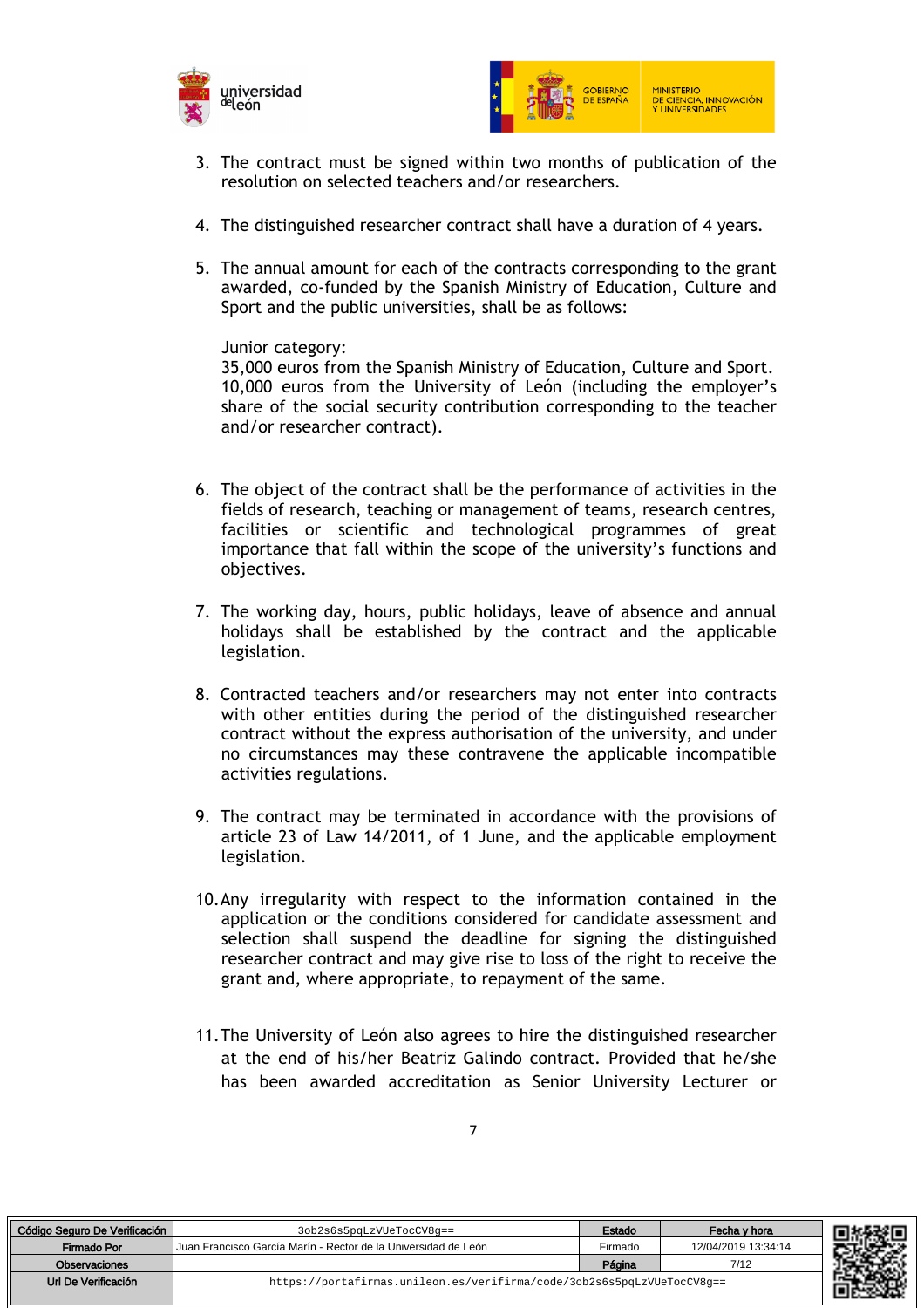



University Professor, applications for the corresponding position shall be invited via a Public Employment Offer. Positions shall be requested in the year prior to the end of the contract, to enable continuity in the post without interruption. Each position shall be associated with the distinguished researcher's corresponding Area of Knowledge and its characteristics shall reflect his or her teaching and research profile, within the limits established by the current regulations governing Competitive Access to University Teaching Staff Posts.

## **NINE: ADMINISTRATION, INSTRUCTION, PROPOSAL AND RESOLUTION**

- 1. Administration and instruction of the procedure shall correspond to the university.
- 2. The international panel of experts shall propose the allocation of posts, and the procedure shall be resolved by the competent university body.

## **TEN: AUTHORISATION FOR ACCESS TO PERSONAL DATA AND RELIABILITY OF THE INFORMATION PRESENTED.**

1. The submission of an application for a post by a teacher and/or researcher expressly indicates authorisation for the university to consult, verify, obtain or request proof of being up to date with tax and social security payments via original documents or certificates, including those in online format.

2. Similarly, the submission of an application for a post by a teacher and/or researcher expressly indicates consent for the university to consult and verify all personal identity data contained in the application, using the Personal Identity Data Verification System, in accordance with article 3 of Royal Decree 522/2006, of 28 April, eliminating the need to provide photocopies of identity documents in administrative procedures of the General State Administration and its associated or dependent public bodies.

3. By submitting an application, the teacher and/or researcher expressly declares that all information contained in the application and the accompanying documents is true. Falsehoods, concealment or inaccuracy of the circumstances declared shall result in rejection of the application, without prejudice to any other liabilities that may result.

## **ELEVEN: WITHDRAWALS AND EARLY TERMINATIONS**

1. Failure to sign the distinguished researcher contract by the selected candidate within two months of publication of the resolution on selected teachers and/or researchers shall constitute withdrawal from the contract.

| Código Seguro De Verificación | 3ob2s6s5pqLzVUeTocCV8q==                                               | Estado  | Fecha v hora        |
|-------------------------------|------------------------------------------------------------------------|---------|---------------------|
| Firmado Por                   | Juan Francisco García Marín - Rector de la Universidad de León         | Firmado | 12/04/2019 13:34:14 |
| Observaciones                 |                                                                        | Página  | 8/12                |
| Url De Verificación           | https://portafirmas.unileon.es/verifirma/code/3ob2s6s5pqLzVUeTocCV8q== |         |                     |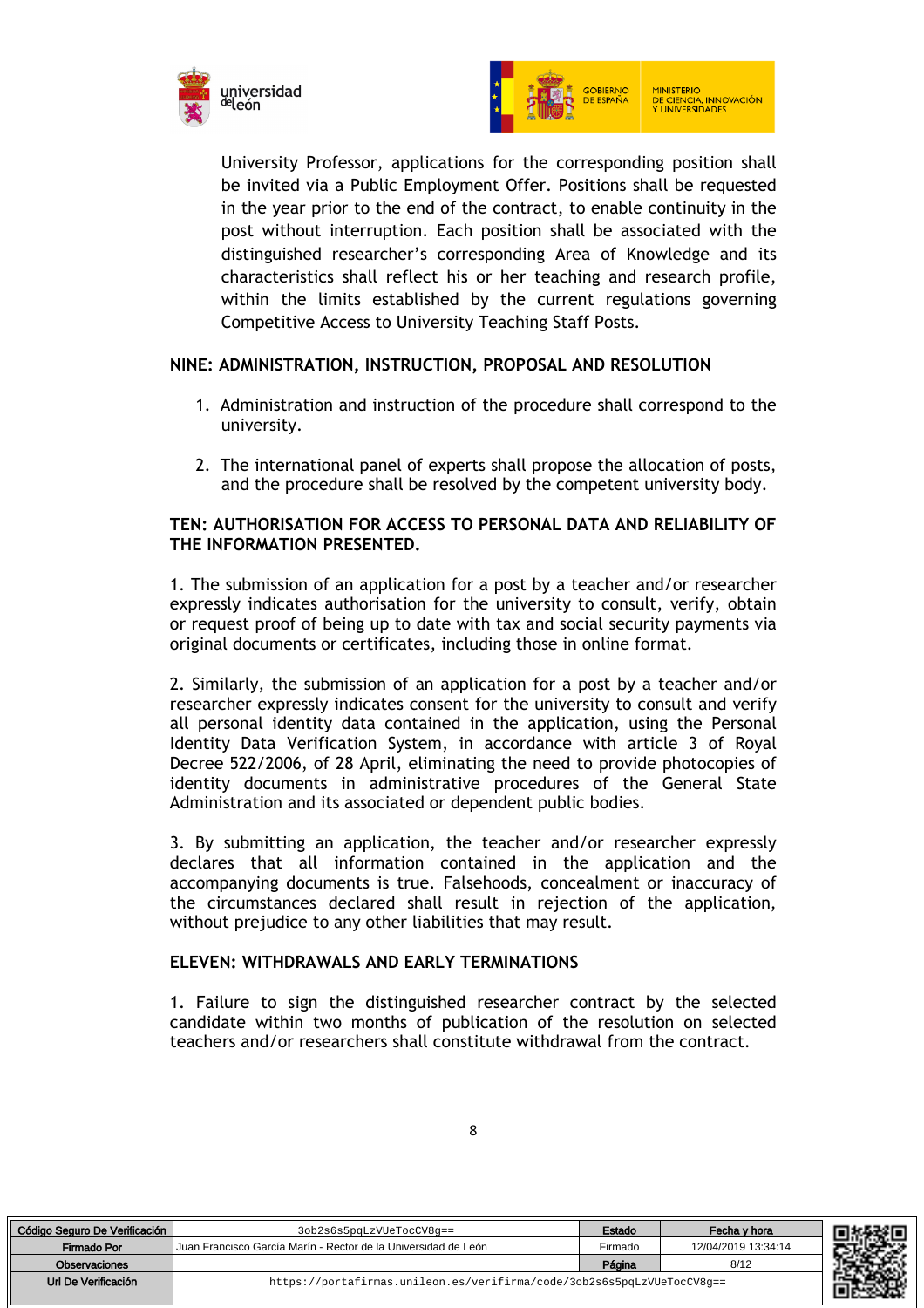



2. Early termination of the contract shall occur when the teacher and/or researcher, following an interruption in service, does not return to the university within term, without prejudice to non-compliance with the conditions of the grant. In this case, the university must submit a report as soon as possible and initiate the appropriate procedure for reclaiming some or all of the amount paid.

3. Teachers and/or researchers shall communicate withdrawals and early terminations to the university.

4. Early termination of the contract shall take economic effect from the date of the same, without prejudice to repayments that may result should undue payments have been made.

#### **TWELVE: STATEMENT OF INCOMPATIBLE ACTIVITIES**

1. In addition to the provisions of article 19.4, the contract between the university and the teacher and/or researcher shall be incompatible with other grants funded with public or private monies for a similar purpose, with a wage or salary of a similar nature and, in general, with the receipt of any income, if the activity concerned would affect fulfilment of the objective or research goal of the grant or if the working hours coincide.

2. Teachers and/or researchers should inform the university of any other grants, subsidies, income or resources obtained to finance the subsidised activities.

## **THIRTEEN: APPLICABLE REGULATIONS AND RESOURCES**

- 1. The present selection and recruitment procedure shall be governed by the provisions of its terms, by Order ECD 365/2018 and the regulations on which it is based and, additionally, by University of León regulations governing selection of teaching and research staff and general legislation on entry to public service that is of general application.
- 2. A contentious-administrative appeal may be filed before the Administrative Dispute Court in León against this resolution and the final resolution of the selection process, within two months of the date of publication or notification. Alternatively, an appeal for reversal may be filed before the Vice-Chancellor's Office, within one month of the date of publication or notification. In this case, an appeal cannot be filed before the Administrative Dispute Court until the appeal for reversal has been expressly or tacitly dismissed.

| Código Seguro De Verificación | 3ob2s6s5pqLzVUeTocCV8q==                                               | Estado  | Fecha v hora        |
|-------------------------------|------------------------------------------------------------------------|---------|---------------------|
| Firmado Por                   | Uuan Francisco García Marín - Rector de la Universidad de León         | Firmado | 12/04/2019 13:34:14 |
| Observaciones                 |                                                                        | Página  | 9/12                |
| Url De Verificación           | https://portafirmas.unileon.es/verifirma/code/3ob2s6s5pqLzVUeTocCV8g== |         |                     |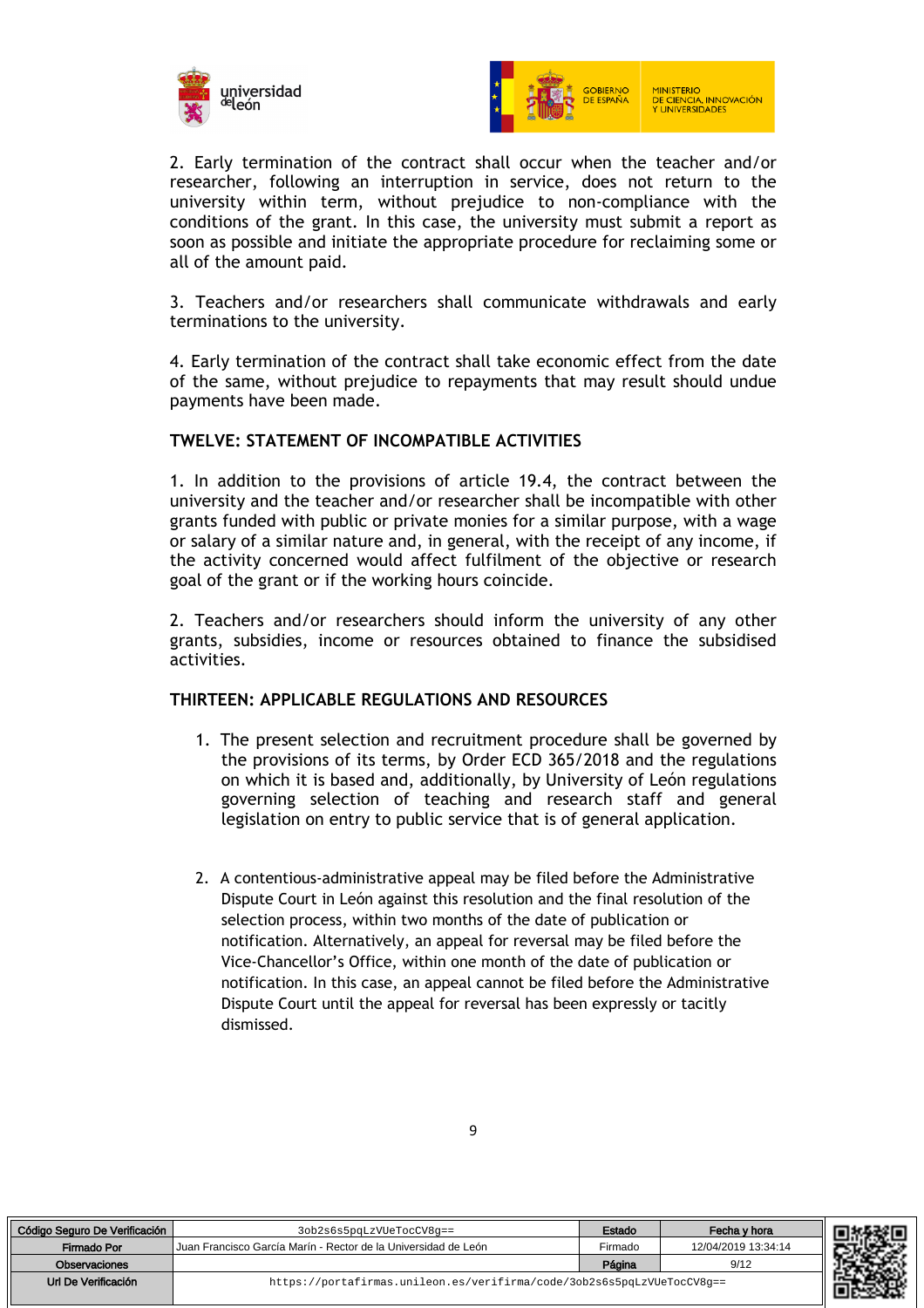



León, 12 April 2019

# THE VICE CHANCELLOR

Signed: Juan Francisco García Marín

| Código Seguro De Verificación | 3ob2s6s5pqLzVUeTocCV8q==                                               | Estado  | Fecha v hora        |
|-------------------------------|------------------------------------------------------------------------|---------|---------------------|
| Firmado Por                   | Uuan Francisco García Marín - Rector de la Universidad de León         | Firmado | 12/04/2019 13:34:14 |
| Observaciones                 |                                                                        | Página  | 10/12               |
| Url De Verificación           | https://portafirmas.unileon.es/verifirma/code/3ob2s6s5pqLzVUeTocCV8q== |         |                     |

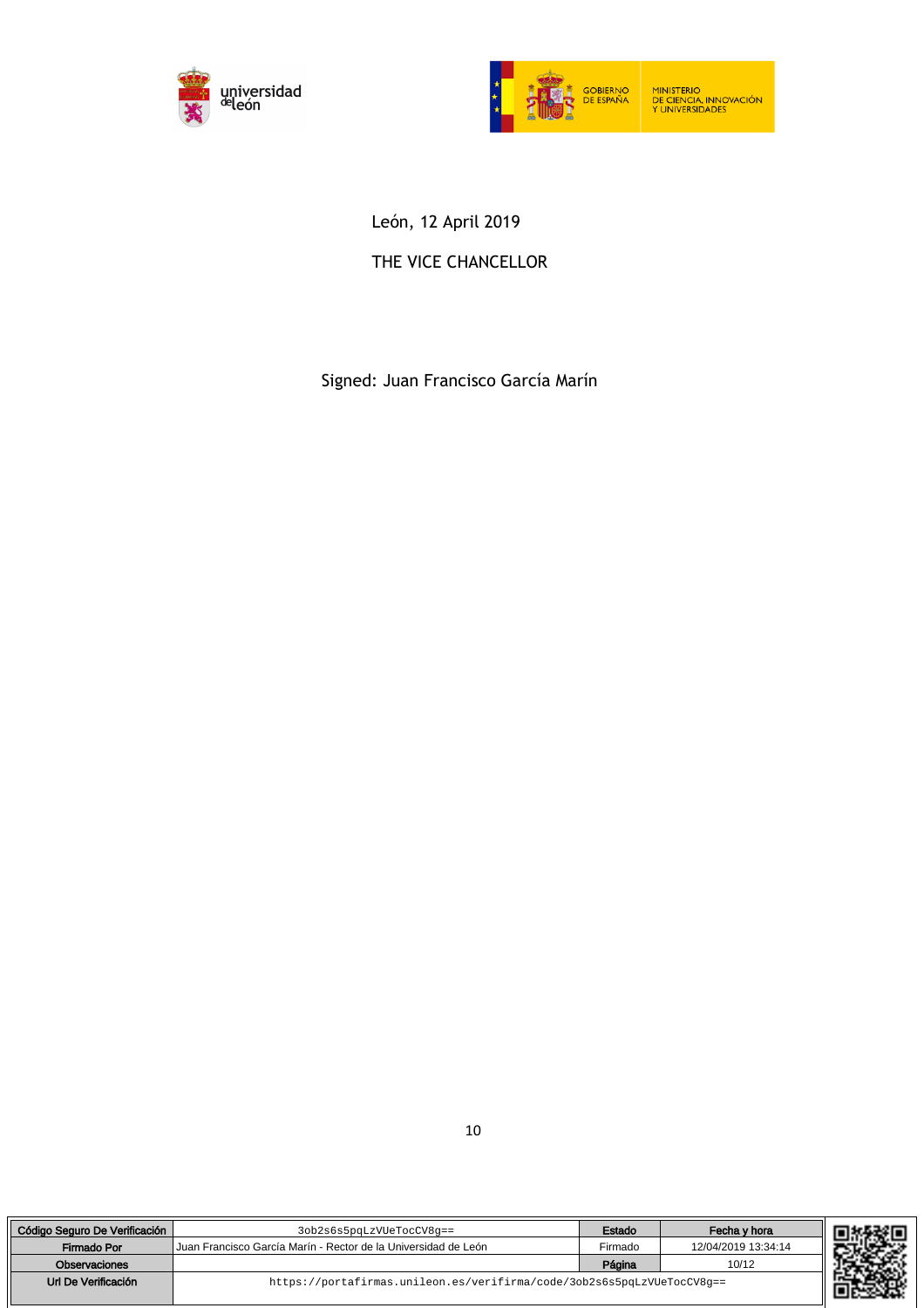



## **ANNEXED I**

## **AREA OF EXPERTISE**

Animal Health. Veterinary Microbiology and Infectious Diseases of Domestic Animals.

## **DEPARTMENT**

Animal Health

## **MONTHS OF SERVICE**

30 months

Código Seguro De Verificación | Sob2s6s5pqLzVUeTocCV8g==

## **Teaching project to be developed by the researcher**

The researcher will immediately be incorporated in teaching tasks of subjects related to Veterinary Microbiology and Infectious Diseases of Domestic Animals taught in the Department of Animal Health of the University of León. The subjects within the Veterinary Medicine degree are **Microbiology & Immunology** (3rd semester), **Biostatistics & Epidemiology** (3rd semester), **Infectious Diseases I** (7th semester), **Infectious Diseases II** (8th semester) and **Preventive Medicine, Health Policy & Zoonosis** (9th semester). Within the Master's Degree given at the Veterinary School the subjects are **Epidemiological Methods** and **Digestive & Respiratory Infectious Diseases in Swine**.

Previous experience of the candidate within the area and the establishment of interdisciplinary relationships between the contents of these subjects by implementing integrated tasks within a teaching-learning model in which connections and relationships between knowledge, skills and competences achieved in different disciplines are strengthen will be particularly valued. In addition, the capacity for teaching in the English language will be positively evaluated.

## **Research project and knowledge transfer proposal to be developed by the researcher**

The research line proposed focuses on the study of **infectious intestinal diseases** in pigs. Within this field, the research should focus on the study of **pathogen-host interactions** and the evaluation of **control measures** for the following three diseases: **swine dysentery** (*Brachyspira hyodysenteriae*), **post-weaning diarrhoea** (*Escherichia coli*) and **swine salmonellosis**

| Seguro De Verificación | 3ob2s6s5pqLzVUeTocCV8g==                                               | Estado  | Fecha v hora        | 同转轻回 |
|------------------------|------------------------------------------------------------------------|---------|---------------------|------|
| Firmado Por            | l Juan Francisco García Marín - Rector de la Universidad de León       | Firmado | 12/04/2019 13:34:14 |      |
| Observaciones          |                                                                        | Página  | 11/12               |      |
| rl De Verificación     | https://portafirmas.unileon.es/verifirma/code/3ob2s6s5pqLzVUeTocCV8q== |         |                     |      |

| I | ۰. |
|---|----|
|   |    |
| ٠ |    |